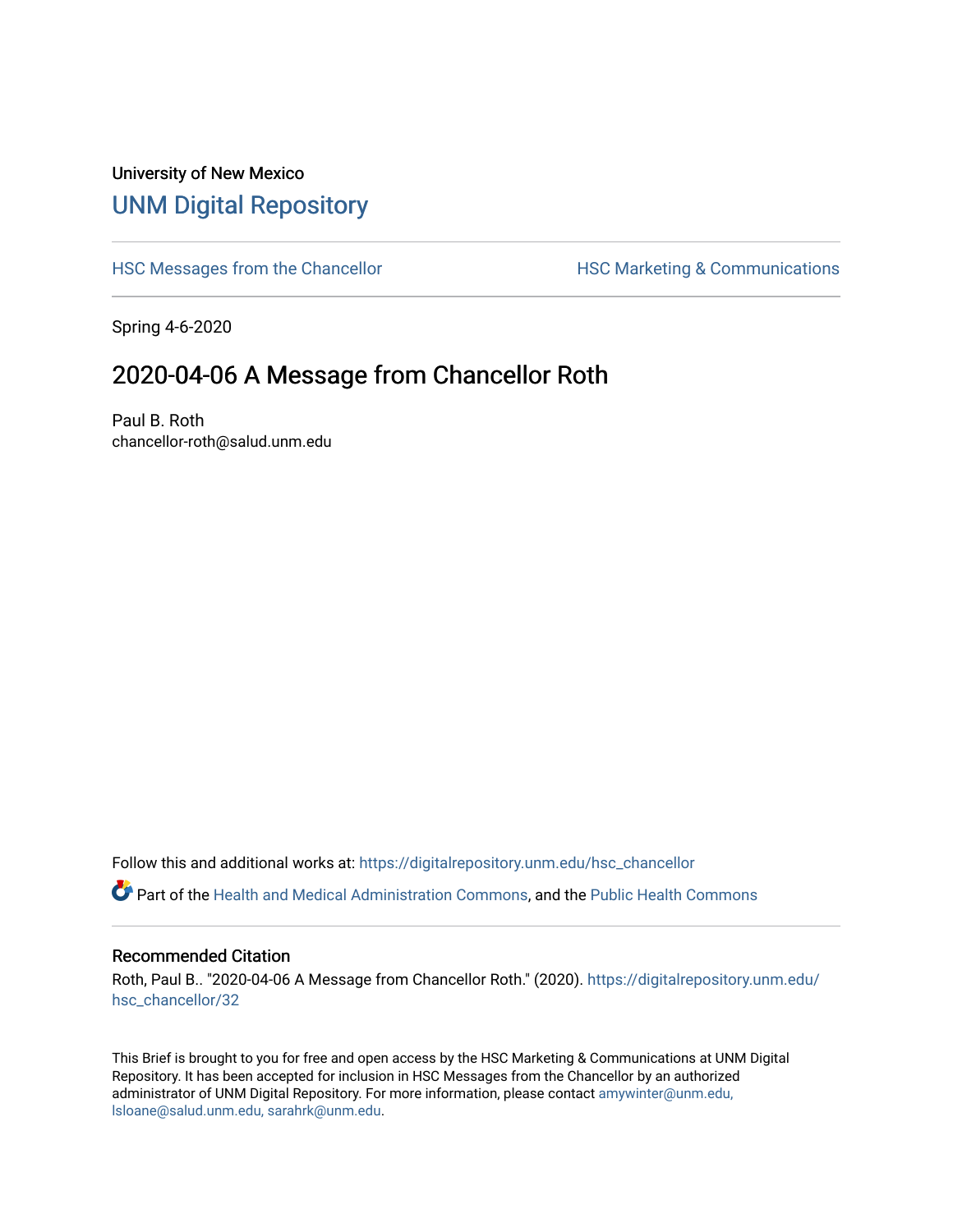

[View this email in your browser](https://mailchi.mp/d2ba68a26ec0/message-from-the-chancellor-coronavirus-4373152?e=b4bbfca2c0)

# **A Message from Chancellor Roth**

Dear Colleagues:

As of this morning, **624** New Mexicans have tested positive for the novel coronavirus and **12** patients have died. More than **19,000** tests have been administered. Visit the [New Mexico](https://unm.us19.list-manage.com/track/click?u=59ce53c1a4dedb490bac78648&id=676d0add71&e=b4bbfca2c0)  [Department of Health website](https://unm.us19.list-manage.com/track/click?u=59ce53c1a4dedb490bac78648&id=676d0add71&e=b4bbfca2c0) for the latest updates.

While the novel coronavirus doesn't distinguish among its victims, it clearly has a disproportionate impact on the least privileged among us – especially people experiencing homelessness.

As I mentioned last week, **Laura Chanchien Parajon, MD, MPH**, executive director in our Office for Community Health and assistant professor in the Department of Family & Community Medicine, is working to help coordinate medical care in this crisis for folks staying at Albuquerque's Westside Emergency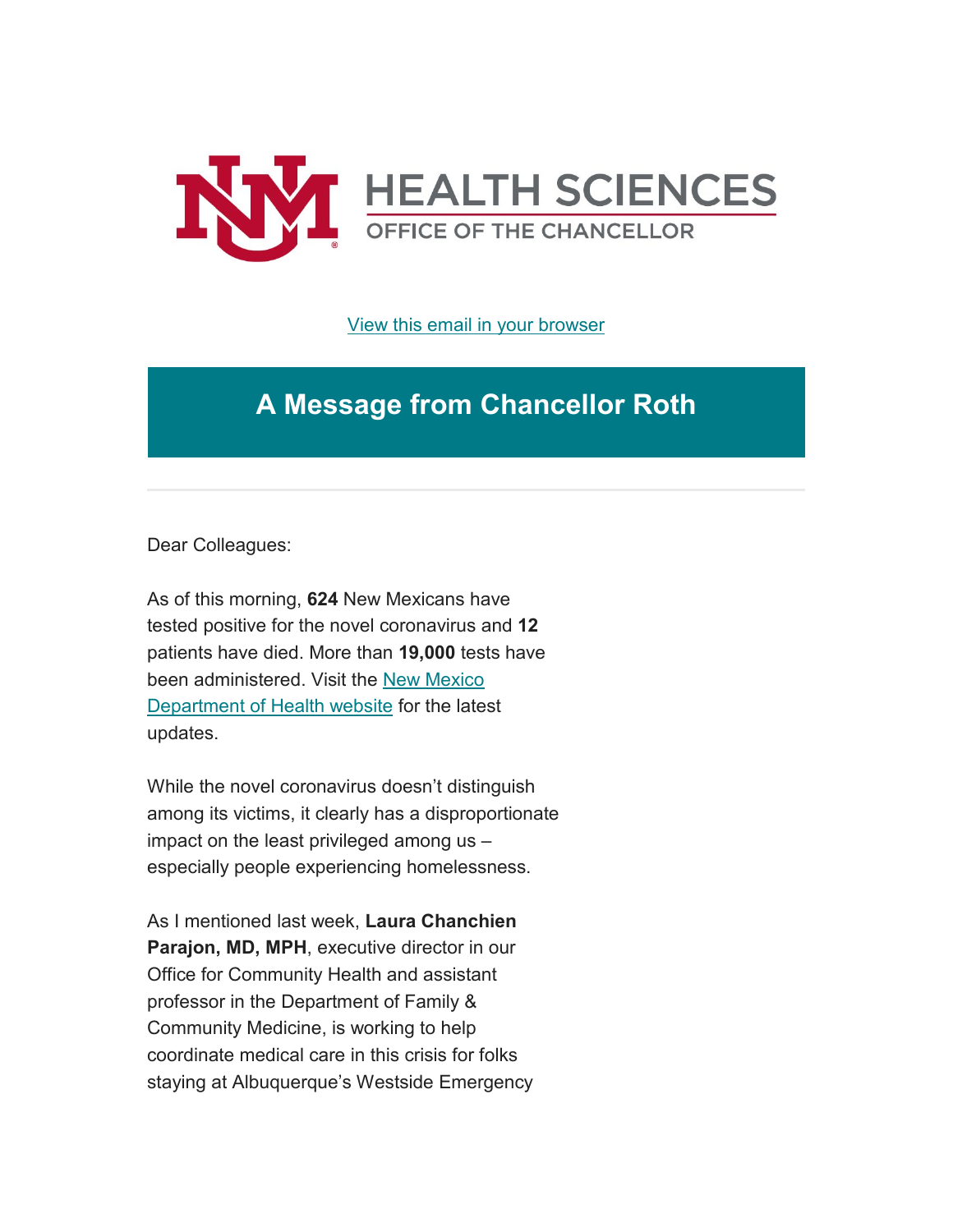### Housing Center.

A graduate of our School of Medicine and family medicine residency, Laura spent 17 years working with her husband, **David Parajon, MD**, in his native Nicaragua at a faith-affiliated nonprofit that provided health care and prevention in rural communities. There, she gained firsthand experience in dealing with the Zika and H1N1 epidemics.

Since taking on a leadership role at UNM, Laura has also found time over the past year to volunteer at the Westside shelter. With the arrival of COVID-19, she coordinated with local health systems and social service agencies to ensure the shelter's medical clinic is ready.

The shelter houses 450 people, but fortunately no one has yet tested positive. The shelter is now an approved testing site, and all new arrivals have their temperature taken.

"We just all pulled together to see what we could do for the homeless population," Laura says. "The most amazing thing was how, when we're partnered together, we can do so much more."

Finally, I'd like to acknowledge the incredible work of our partners at **UNM Sandoval Regional Medical Center** in meeting the health care needs of the communities they serve, including the many tribal communities in that area.

Now, more than ever, they are stepping up to meet the challenge. Under CEO **Jamie Silva-**



*Dr. Laura Parajon*